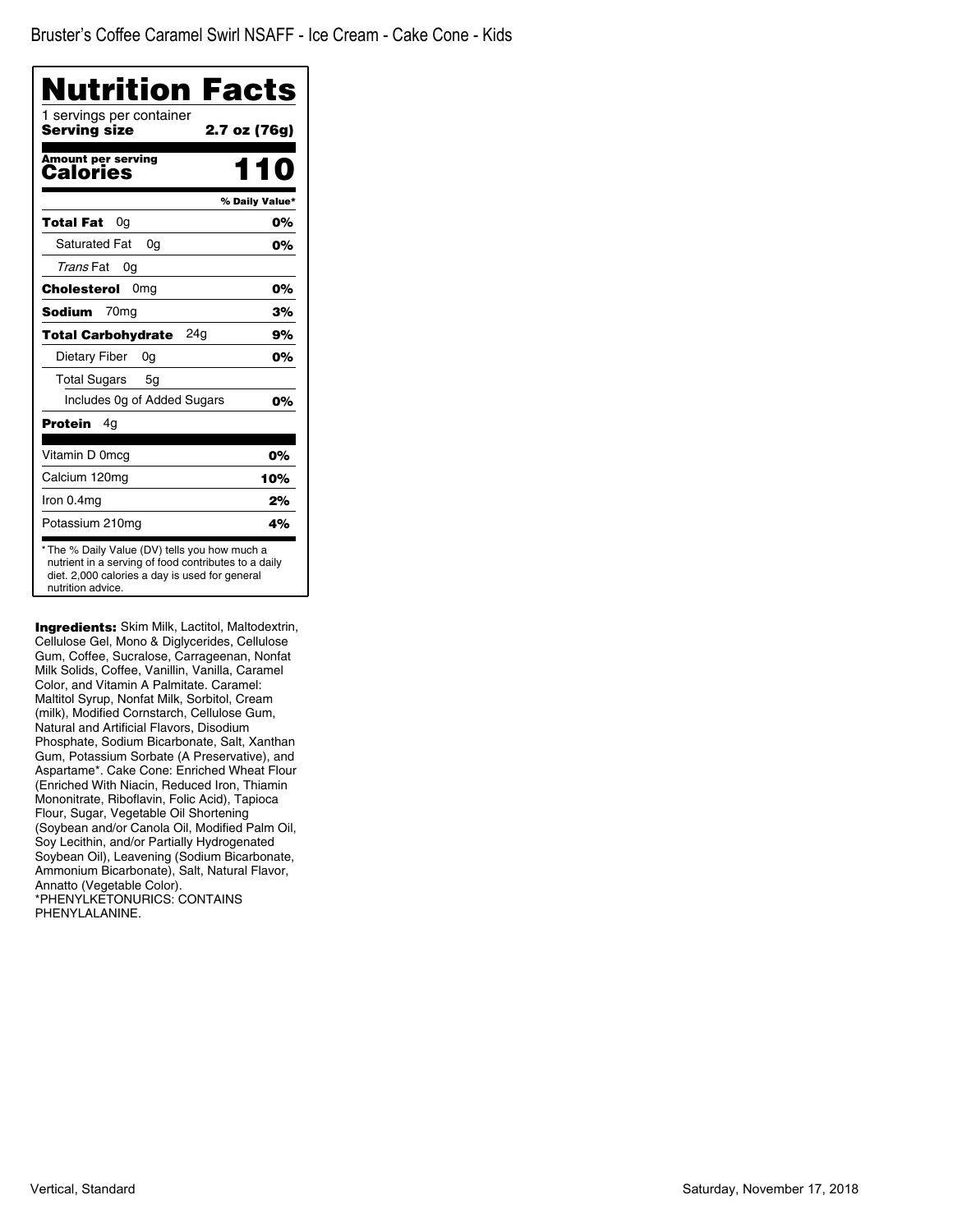| Nutrition Facts<br>1 servings per container<br>Serving size | 5.2 oz (146g)  |
|-------------------------------------------------------------|----------------|
| <b>Amount per serving</b><br>Calories                       |                |
|                                                             | % Daily Value* |
| <b>Total Fat</b><br>0g                                      | 0%             |
| <b>Saturated Fat</b><br>0a                                  | 0%             |
| Trans Fat<br>0g                                             |                |
| Cholesterol<br>0mg                                          | 0%             |
| <b>Sodium</b><br>125mg                                      | 5%             |
| 42a<br><b>Total Carbohydrate</b>                            | 15%            |
| Dietary Fiber<br><1a                                        | 4%             |
| Total Sugars<br>10 <sub>q</sub>                             |                |
| Includes Og of Added Sugars                                 | 0%             |
| <b>Protein</b><br>7g                                        |                |
| Vitamin D 0mcg                                              | 0%             |
| Calcium 250mg                                               | 20%            |
| Iron 0.5mg                                                  | 2%             |
| Potassium 410mg                                             | 8%             |

**Ingredients:** Skim Milk, Lactitol, Maltodextrin, Cellulose Gel, Mono & Diglycerides, Cellulose Gum, Coffee, Sucralose, Carrageenan, Nonfat Milk Solids, Coffee, Vanillin, Vanilla, Caramel Color, and Vitamin A Palmitate. Caramel: Maltitol Syrup, Nonfat Milk, Sorbitol, Cream (milk), Modified Cornstarch, Cellulose Gum, Natural and Artificial Flavors, Disodium Phosphate, Sodium Bicarbonate, Salt, Xanthan Gum, Potassium Sorbate (A Preservative), and Aspartame\*. Cake Cone: Enriched Wheat Flour (Enriched With Niacin, Reduced Iron, Thiamin Mononitrate, Riboflavin, Folic Acid), Tapioca Flour, Sugar, Vegetable Oil Shortening (Soybean and/or Canola Oil, Modified Palm Oil, Soy Lecithin, and/or Partially Hydrogenated Soybean Oil), Leavening (Sodium Bicarbonate, Ammonium Bicarbonate), Salt, Natural Flavor, Annatto (Vegetable Color). \*PHENYLKETONURICS: CONTAINS PHENYLALANINE.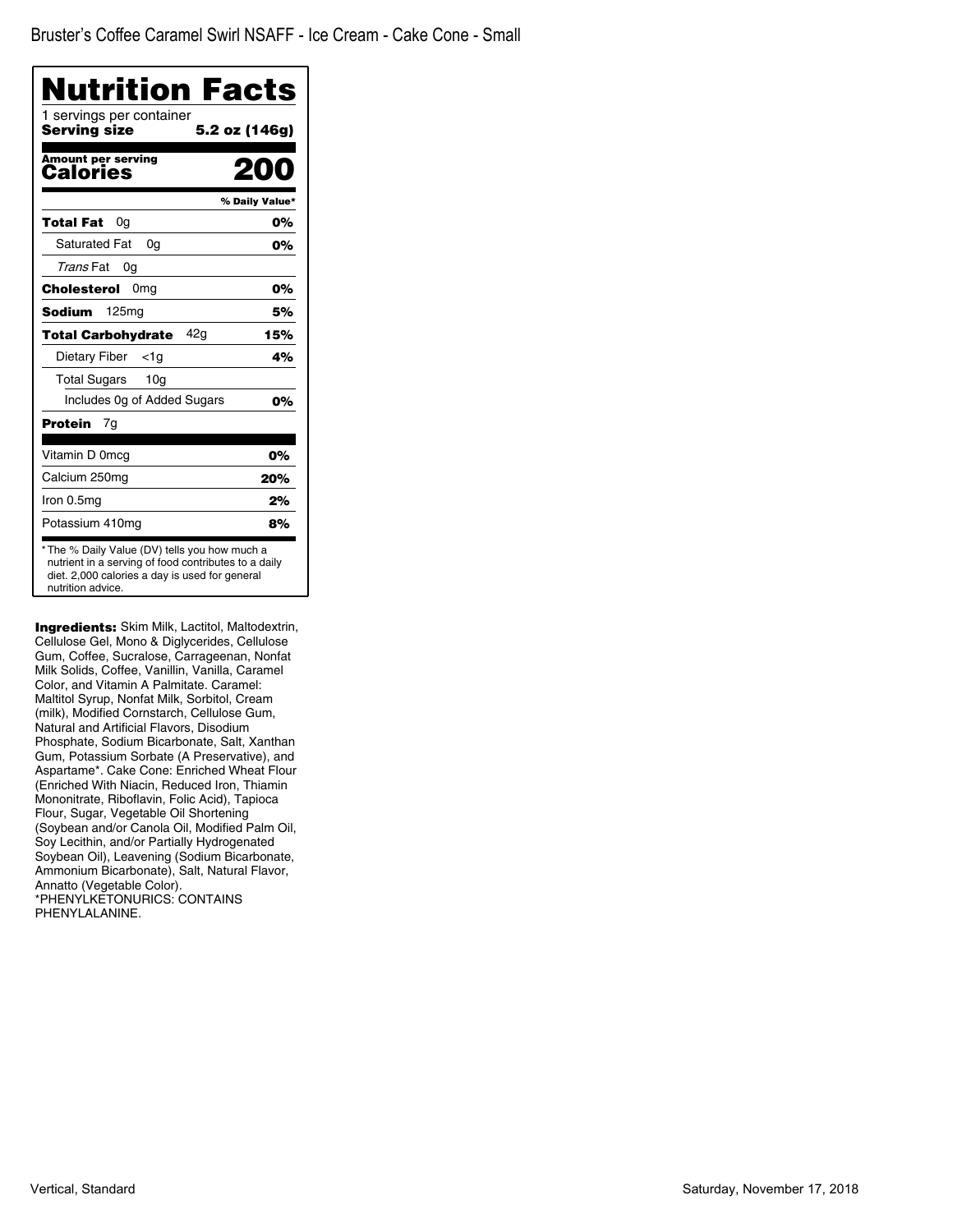| Nutrition Facts                          |                |
|------------------------------------------|----------------|
| 1 servings per container<br>Serving size | 7.7 oz (216g)  |
| <b>Amount per serving</b><br>Calories    |                |
|                                          | % Daily Value* |
| Total Fat<br>0g                          | 0%             |
| <b>Saturated Fat</b><br>0a               | 0%             |
| Trans Fat<br>0g                          |                |
| Cholesterol<br>0 <sub>mg</sub>           | 0%             |
| Sodium<br>180mg                          | 8%             |
| 61g<br><b>Total Carbohydrate</b>         | 22%            |
| Dietary Fiber<br><1a                     | 4%             |
| Total Sugars<br>15 <sub>q</sub>          |                |
| Includes Og of Added Sugars              | 0%             |
| 10 <sub>q</sub><br>Protein               |                |
| Vitamin D 0mcg                           | 0%             |
| Calcium 380mg                            | 30%            |
| Iron 0.6mg                               | 4%             |
| Potassium 620mg                          | 15%            |

**Ingredients:** Skim Milk, Lactitol, Maltodextrin, Cellulose Gel, Mono & Diglycerides, Cellulose Gum, Coffee, Sucralose, Carrageenan, Nonfat Milk Solids, Coffee, Vanillin, Vanilla, Caramel Color, and Vitamin A Palmitate. Caramel: Maltitol Syrup, Nonfat Milk, Sorbitol, Cream (milk), Modified Cornstarch, Cellulose Gum, Natural and Artificial Flavors, Disodium Phosphate, Sodium Bicarbonate, Salt, Xanthan Gum, Potassium Sorbate (A Preservative), and Aspartame\*. Cake Cone: Enriched Wheat Flour (Enriched With Niacin, Reduced Iron, Thiamin Mononitrate, Riboflavin, Folic Acid), Tapioca Flour, Sugar, Vegetable Oil Shortening (Soybean and/or Canola Oil, Modified Palm Oil, Soy Lecithin, and/or Partially Hydrogenated Soybean Oil), Leavening (Sodium Bicarbonate, Ammonium Bicarbonate), Salt, Natural Flavor, Annatto (Vegetable Color). \*PHENYLKETONURICS: CONTAINS PHENYLALANINE.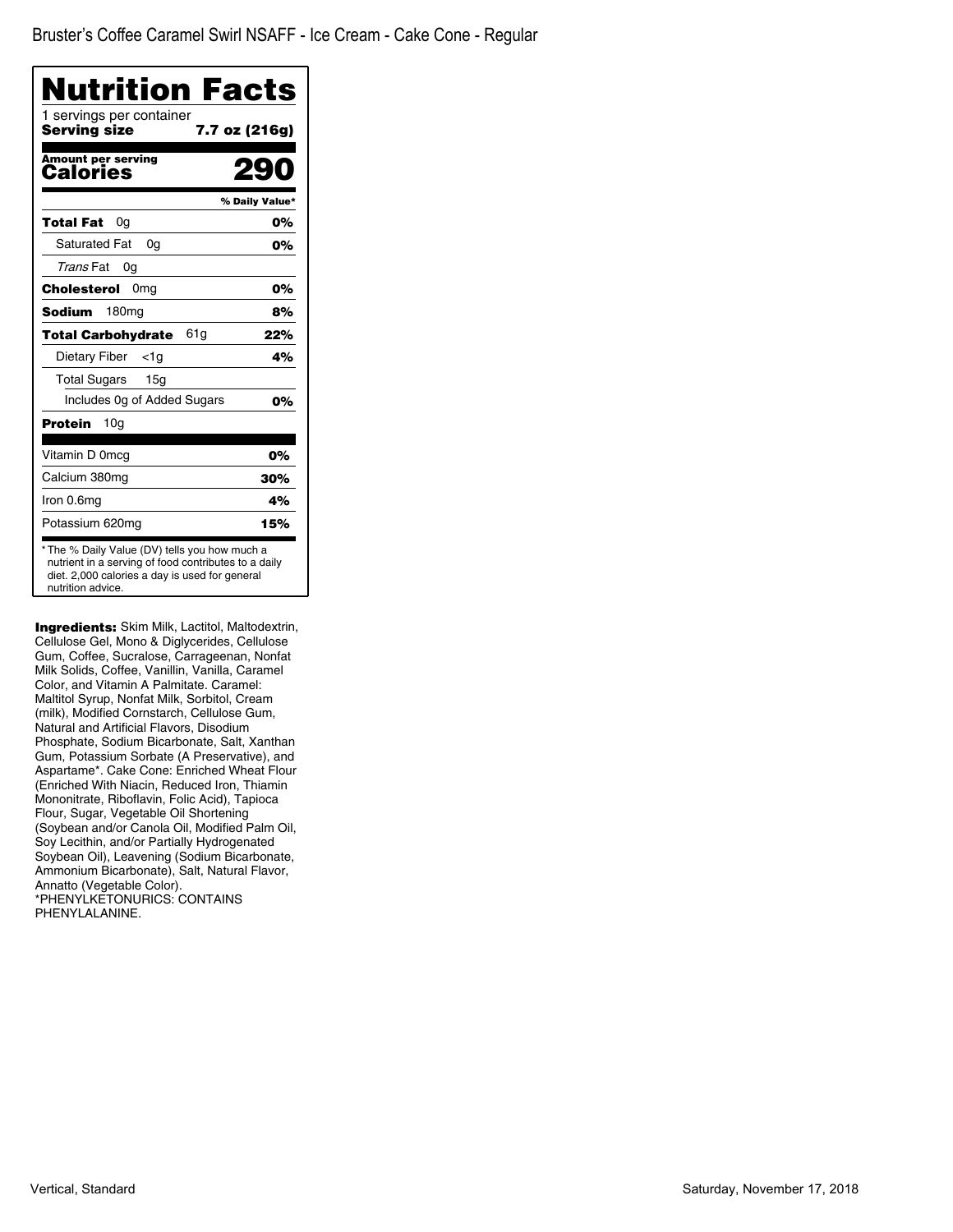| <b>Nutrition Facts</b>                                                                                                                                                      |                |
|-----------------------------------------------------------------------------------------------------------------------------------------------------------------------------|----------------|
| 1 servings per container<br>Serving size                                                                                                                                    | 10.2 oz (286g) |
| <b>Amount per serving</b><br>Calories                                                                                                                                       | 380            |
|                                                                                                                                                                             | % Daily Value* |
| Total Fat<br>0a                                                                                                                                                             | 0%             |
| <b>Saturated Fat</b><br>0g                                                                                                                                                  | 0%             |
| Trans Fat<br>0a                                                                                                                                                             |                |
| 0 <sub>mg</sub><br>Cholesterol                                                                                                                                              | 0%             |
| 240 <sub>mg</sub><br>Sodium                                                                                                                                                 | 10%            |
| 80a<br><b>Total Carbohydrate</b>                                                                                                                                            | 29%            |
| Dietary Fiber<br>1g                                                                                                                                                         | 4%             |
| <b>Total Sugars</b><br>20 <sub>q</sub>                                                                                                                                      |                |
| Includes 0g of Added Sugars                                                                                                                                                 | 0%             |
| Protein<br>14a                                                                                                                                                              |                |
| Vitamin D 0mcg                                                                                                                                                              | 0%             |
| Calcium 500mg                                                                                                                                                               | 40%            |
| Iron 0.7mg                                                                                                                                                                  | 4%             |
| Potassium 820mg                                                                                                                                                             | 15%            |
| * The % Daily Value (DV) tells you how much a<br>nutrient in a serving of food contributes to a daily<br>diet. 2,000 calories a day is used for general<br>nutrition advice |                |

**Ingredients:** Skim Milk, Lactitol, Maltodextrin, Cellulose Gel, Mono & Diglycerides, Cellulose Gum, Coffee, Sucralose, Carrageenan, Nonfat Milk Solids, Coffee, Vanillin, Vanilla, Caramel Color, and Vitamin A Palmitate. Caramel: Maltitol Syrup, Nonfat Milk, Sorbitol, Cream (milk), Modified Cornstarch, Cellulose Gum, Natural and Artificial Flavors, Disodium Phosphate, Sodium Bicarbonate, Salt, Xanthan Gum, Potassium Sorbate (A Preservative), and Aspartame\*. Cake Cone: Enriched Wheat Flour (Enriched With Niacin, Reduced Iron, Thiamin Mononitrate, Riboflavin, Folic Acid), Tapioca Flour, Sugar, Vegetable Oil Shortening (Soybean and/or Canola Oil, Modified Palm Oil, Soy Lecithin, and/or Partially Hydrogenated Soybean Oil), Leavening (Sodium Bicarbonate, Ammonium Bicarbonate), Salt, Natural Flavor, Annatto (Vegetable Color). \*PHENYLKETONURICS: CONTAINS PHENYLALANINE.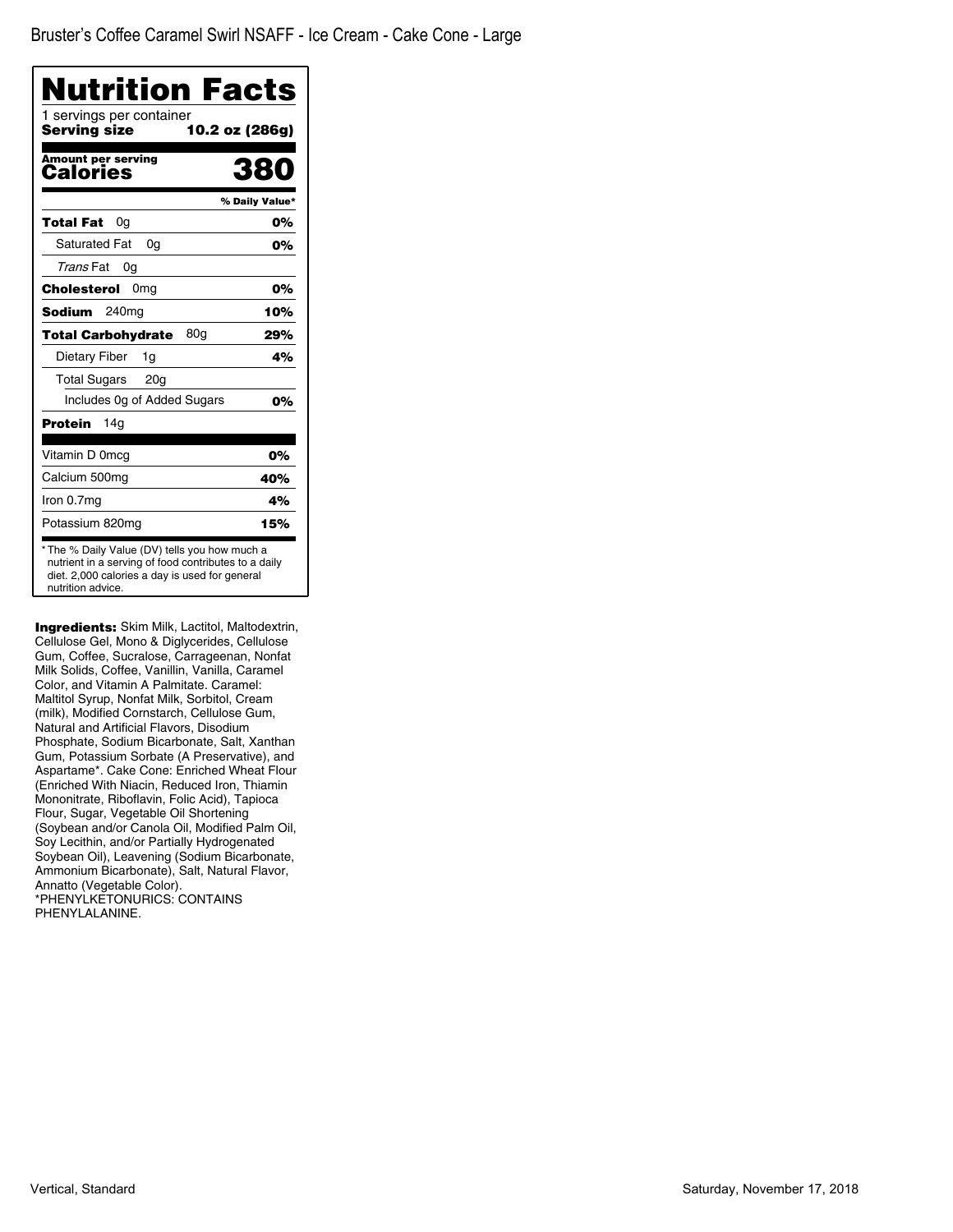| <b>Nutrition Facts</b>                          |                |
|-------------------------------------------------|----------------|
| 1 servings per container<br><b>Serving size</b> | 2.5 oz (70g)   |
| <b>Amount per serving</b><br>Calories           |                |
|                                                 | % Daily Value* |
| 0a<br>Total Fat                                 | 0%             |
| <b>Saturated Fat</b><br>0a                      | 0%             |
| Trans Fat<br>0g                                 |                |
| Cholesterol<br>0 <sub>mg</sub>                  | 0%             |
| <b>Sodium</b><br>60 <sub>mq</sub>               | 3%             |
| 19q<br><b>Total Carbohydrate</b>                | 7%             |
| Dietary Fiber<br>0g                             | 0%             |
| <b>Total Sugars</b><br>5g                       |                |
| Includes 0g of Added Sugars                     | 0%             |
| <b>Protein</b><br>Зq                            |                |
| Vitamin D 0mcg                                  | 0%             |
| Calcium 120mg                                   | 10%            |
| Iron 0mg                                        | 0%             |
| Potassium 200mg                                 | 4%             |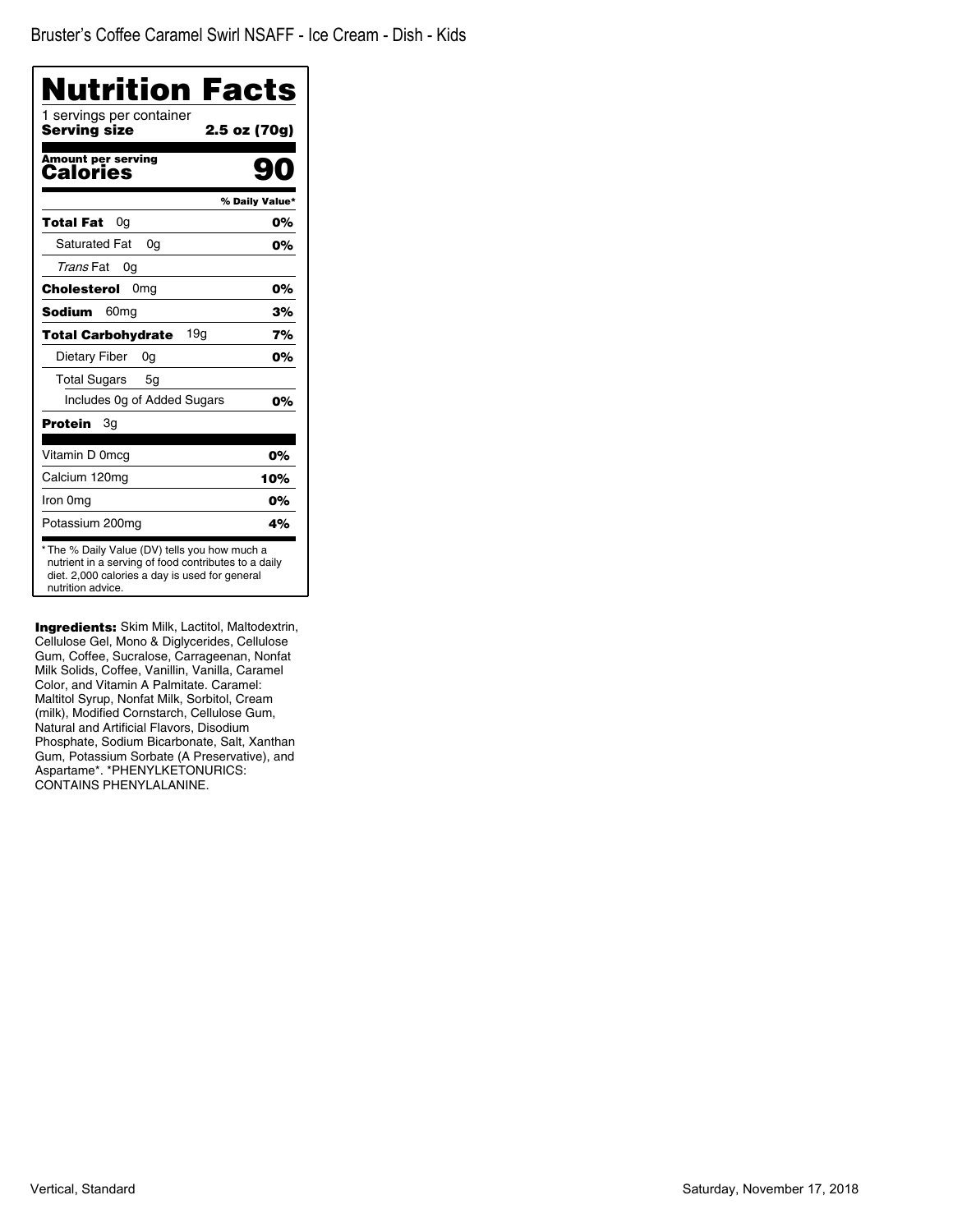| <b>Nutrition Facts</b><br>1 servings per container                                                                                                                           |                |
|------------------------------------------------------------------------------------------------------------------------------------------------------------------------------|----------------|
| <b>Serving size</b>                                                                                                                                                          | 5 oz (140g)    |
| <b>Amount per serving</b><br>Calories                                                                                                                                        | 180            |
|                                                                                                                                                                              | % Daily Value* |
| 0a<br>Total Fat                                                                                                                                                              | 0%             |
| <b>Saturated Fat</b><br>0a                                                                                                                                                   | 0%             |
| Trans Fat<br>0g                                                                                                                                                              |                |
| Cholesterol<br>0 <sub>mg</sub>                                                                                                                                               | 0%             |
| <b>Sodium</b><br>115 <sub>mg</sub>                                                                                                                                           | 5%             |
| 37g<br><b>Total Carbohydrate</b>                                                                                                                                             | 13%            |
| Dietary Fiber<br><1g                                                                                                                                                         | 4%             |
| Total Sugars<br>10 <sub>q</sub>                                                                                                                                              |                |
| Includes 0g of Added Sugars                                                                                                                                                  | 0%             |
| Protein<br>7q                                                                                                                                                                |                |
| Vitamin D 0mcg                                                                                                                                                               | 0%             |
| Calcium 250mg                                                                                                                                                                | 20%            |
| Iron 0mg                                                                                                                                                                     | 0%             |
| Potassium 410mg                                                                                                                                                              | 8%             |
| * The % Daily Value (DV) tells you how much a<br>nutrient in a serving of food contributes to a daily<br>diet. 2,000 calories a day is used for general<br>nutrition advice. |                |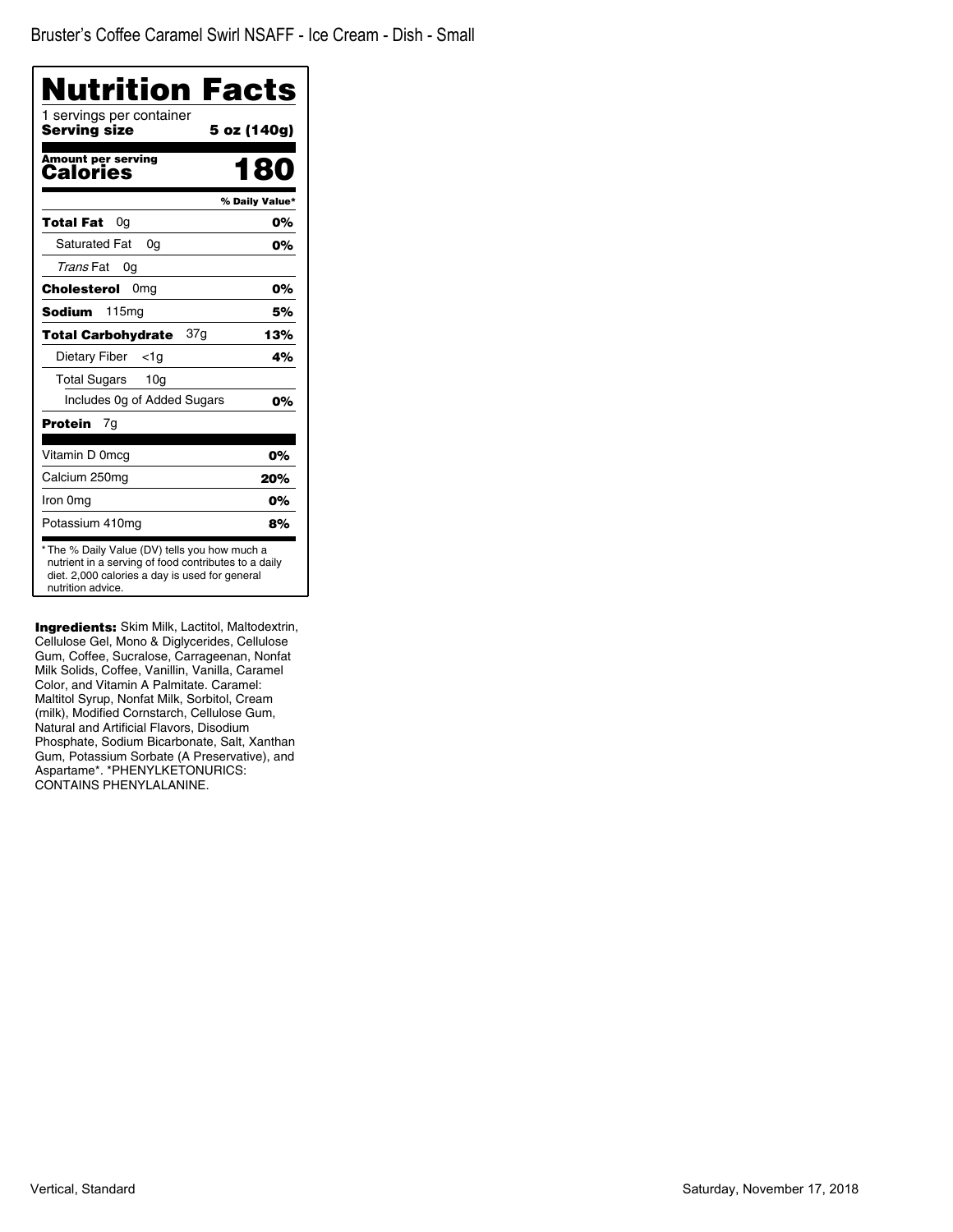| <b>Nutrition Facts</b><br>1 servings per container                                                                                                                           |                |
|------------------------------------------------------------------------------------------------------------------------------------------------------------------------------|----------------|
| Serving size                                                                                                                                                                 | 7.5 oz (210g)  |
| <b>Amount per serving</b><br>Calories                                                                                                                                        | 270            |
|                                                                                                                                                                              | % Daily Value* |
| Total Fat<br>0a                                                                                                                                                              | 0%             |
| Saturated Fat<br>0a                                                                                                                                                          | 0%             |
| Trans Fat<br>0g                                                                                                                                                              |                |
| 0 <sub>mg</sub><br>Cholesterol                                                                                                                                               | 0%             |
| 170 <sub>mg</sub><br>Sodium                                                                                                                                                  | 7%             |
| 56a<br><b>Total Carbohydrate</b>                                                                                                                                             | 20%            |
| Dietary Fiber<br><1a                                                                                                                                                         | 4%             |
| <b>Total Sugars</b><br>15 <sub>q</sub>                                                                                                                                       |                |
| Includes Og of Added Sugars                                                                                                                                                  | 0%             |
| Protein<br>10a                                                                                                                                                               |                |
| Vitamin D 0mcg                                                                                                                                                               | 0%             |
| Calcium 380mg                                                                                                                                                                | 30%            |
| Iron 0mg                                                                                                                                                                     | 0%             |
| Potassium 610mg                                                                                                                                                              | 15%            |
| * The % Daily Value (DV) tells you how much a<br>nutrient in a serving of food contributes to a daily<br>diet. 2,000 calories a day is used for general<br>nutrition advice. |                |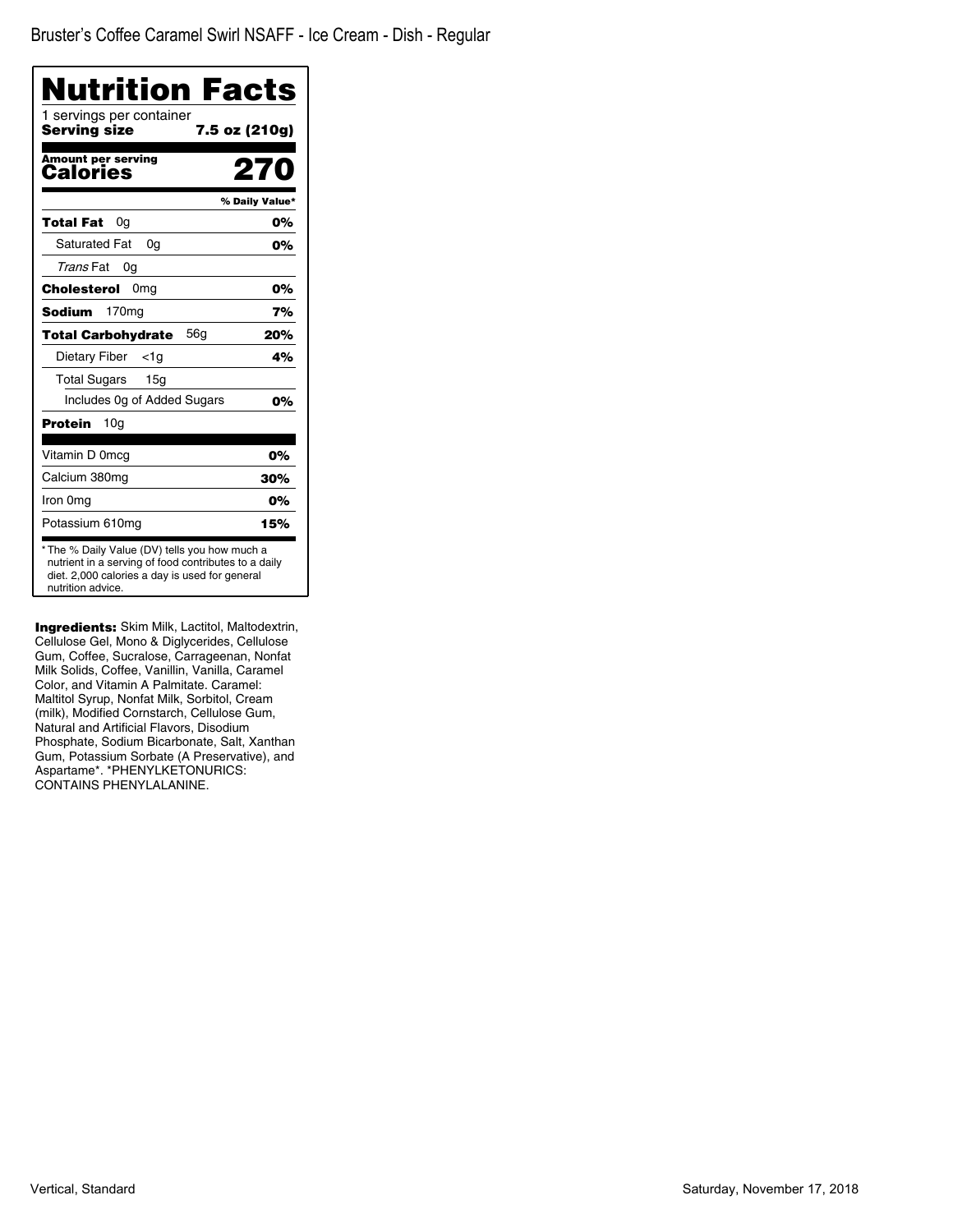| Nutrition Facts                                                                                                                                                              |                |
|------------------------------------------------------------------------------------------------------------------------------------------------------------------------------|----------------|
| 1 servings per container<br>Serving size<br>10 oz (280g)                                                                                                                     |                |
| <b>Amount per serving</b><br>Calories                                                                                                                                        | 350            |
|                                                                                                                                                                              | % Daily Value* |
| 0g<br>Total Fat                                                                                                                                                              | 0%             |
| <b>Saturated Fat</b><br>0a                                                                                                                                                   | 0%             |
| Trans Fat<br>0g                                                                                                                                                              |                |
| Cholesterol<br>0 <sub>mg</sub>                                                                                                                                               | 0%             |
| 230 <sub>mg</sub><br>Sodium                                                                                                                                                  | 10%            |
| 75g<br><b>Total Carbohydrate</b>                                                                                                                                             | 27%            |
| Dietary Fiber<br>1g                                                                                                                                                          | 4%             |
| <b>Total Sugars</b><br>20 <sub>g</sub>                                                                                                                                       |                |
| Includes Og of Added Sugars                                                                                                                                                  | 0%             |
| 13a<br>Protein                                                                                                                                                               |                |
| Vitamin D 0mcg                                                                                                                                                               | 0%             |
| Calcium 500mg                                                                                                                                                                | 40%            |
| Iron 0.3mg                                                                                                                                                                   | 0%             |
| Potassium 810mg                                                                                                                                                              | 15%            |
| * The % Daily Value (DV) tells you how much a<br>nutrient in a serving of food contributes to a daily<br>diet. 2,000 calories a day is used for general<br>nutrition advice. |                |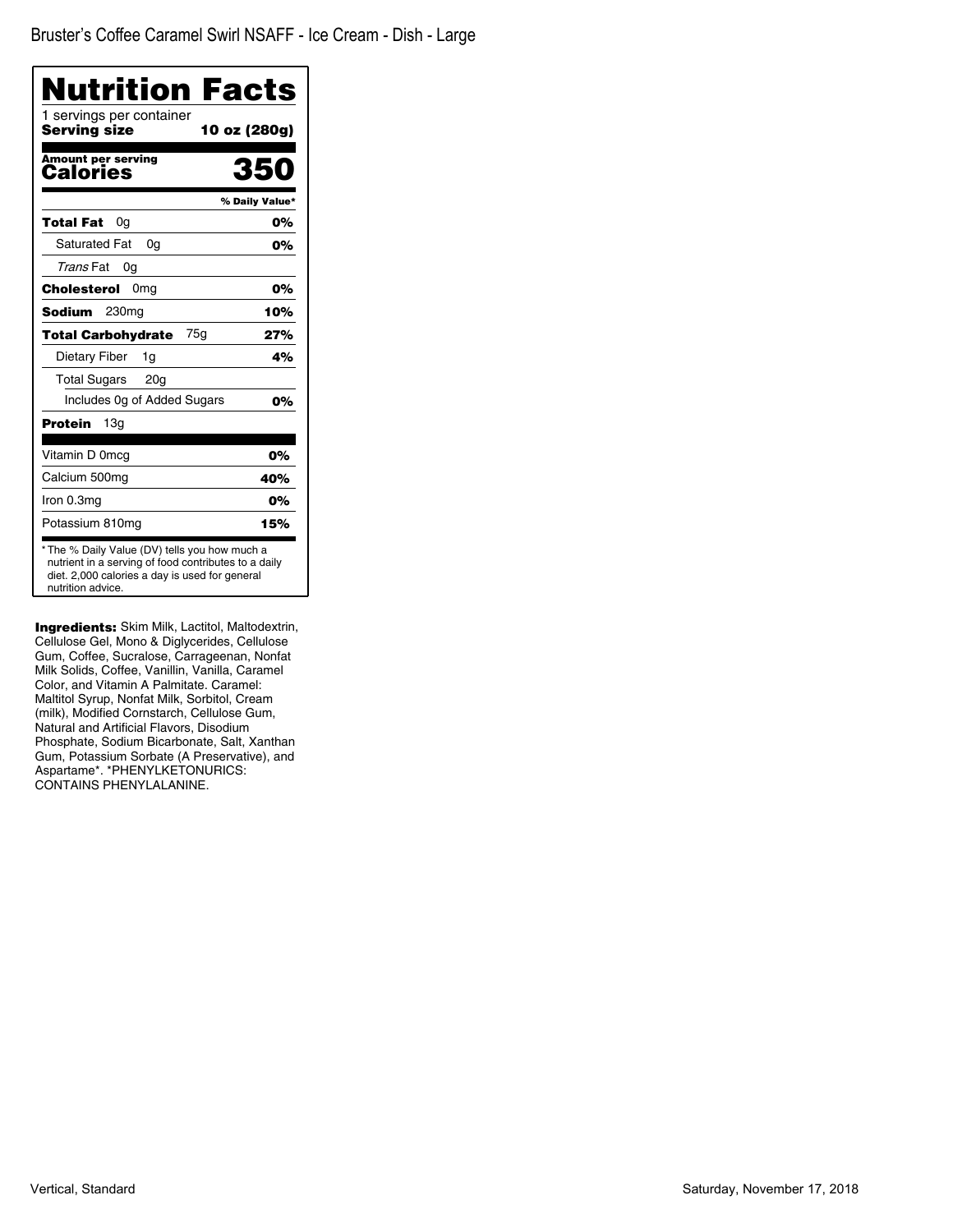| Nutrition Facts<br>1 servings per container |                |
|---------------------------------------------|----------------|
| Serving size                                | 3 oz (83g)     |
| <b>Amount per serving</b><br>Calories       | 40             |
|                                             | % Daily Value* |
| <b>Total Fat</b><br>0g                      | 0%             |
| Saturated Fat<br>0a                         | 0%             |
| Trans Fat<br>0g                             |                |
| Cholesterol<br>0 <sub>mg</sub>              | 0%             |
| <b>Sodium</b><br>80 <sub>mq</sub>           | 3%             |
| 31g<br><b>Total Carbohydrate</b>            | 11%            |
| Dietary Fiber<br>0g                         | 0%             |
| <b>Total Sugars</b><br>8g                   |                |
| Includes 3g of Added Sugars                 | 6%             |
| Protein<br>4g                               |                |
| Vitamin D 0mcg                              | 0%             |
| Calcium 140mg                               | 10%            |
| Iron 0.4mg                                  | 2%             |
| Potassium 220mg                             | 4%             |

**Ingredients:** Skim Milk, Lactitol, Maltodextrin, Cellulose Gel, Mono & Diglycerides, Cellulose Gum, Coffee, Sucralose, Carrageenan, Nonfat Milk Solids, Coffee, Vanillin, Vanilla, Caramel Color, and Vitamin A Palmitate. Caramel: Maltitol Syrup, Nonfat Milk, Sorbitol, Cream (milk), Modified Cornstarch, Cellulose Gum, Natural and Artificial Flavors, Disodium Phosphate, Sodium Bicarbonate, Salt, Xanthan Gum, Potassium Sorbate (A Preservative), and Aspartame\*. Sugar Cone: Enriched Wheat Flour (Enriched With Niacin, Reduced Iron, Thiamin Mononitrate, Riboflavin, Folic Acid), Tapioca Flour, Sugar, Vegetable Shortening (Soybean and/or Canola Oil, Modified Palm Oil, Soy Lecithin, and/or Partially Hydrogenated Soybean Oil), Oat Fiber and/or Vegetable Fiber, Salt, Caramel Color, Artificial Flavor, Soy Lecithin. \*PHENYLKETONURICS: CONTAINS PHENYLALANINE.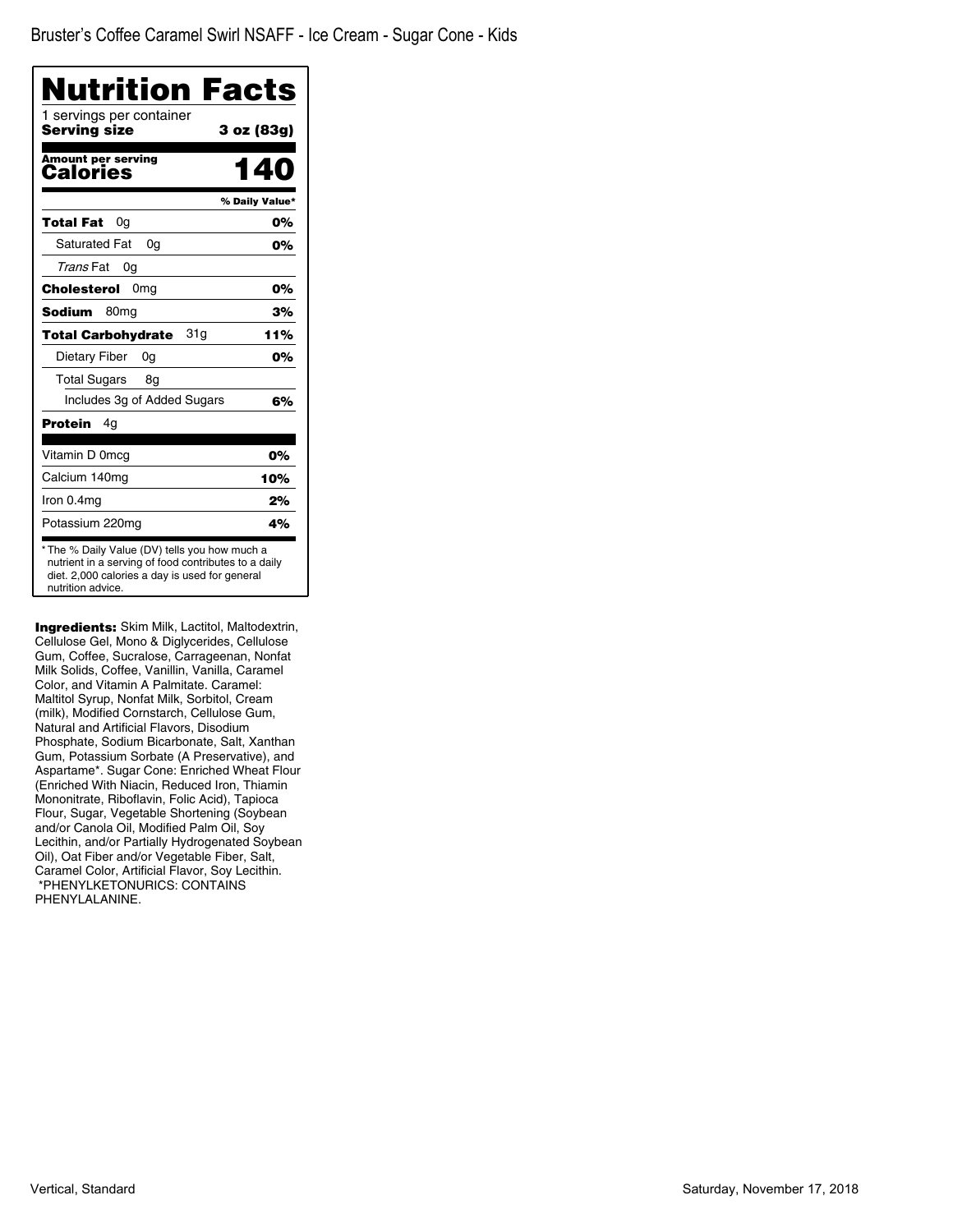| <b>Nutrition Facts</b>                   |                |
|------------------------------------------|----------------|
| 1 servings per container<br>Serving size | 5.5 oz (153g)  |
| <b>Amount per serving</b><br>Calories    | 22             |
|                                          | % Daily Value* |
| Total Fat<br>0g                          | 0%             |
| <b>Saturated Fat</b><br>0a               | 0%             |
| Trans Fat<br>0g                          |                |
| Cholesterol<br>0 <sub>mg</sub>           | 0%             |
| Sodium<br>135mg                          | 6%             |
| 49a<br><b>Total Carbohydrate</b>         | 18%            |
| Dietary Fiber<br><1a                     | 4%             |
| <b>Total Sugars</b><br>13 <sub>q</sub>   |                |
| Includes 3g of Added Sugars              | 6%             |
| Protein<br>7g                            |                |
| Vitamin D 0mcg                           | 0%             |
| Calcium 270mg                            | 20%            |
| Iron 0.5mg                               | 2%             |
| Potassium 430mg                          | 10%            |

**Ingredients:** Skim Milk, Lactitol, Maltodextrin, Cellulose Gel, Mono & Diglycerides, Cellulose Gum, Coffee, Sucralose, Carrageenan, Nonfat Milk Solids, Coffee, Vanillin, Vanilla, Caramel Color, and Vitamin A Palmitate. Caramel: Maltitol Syrup, Nonfat Milk, Sorbitol, Cream (milk), Modified Cornstarch, Cellulose Gum, Natural and Artificial Flavors, Disodium Phosphate, Sodium Bicarbonate, Salt, Xanthan Gum, Potassium Sorbate (A Preservative), and Aspartame\*. Sugar Cone: Enriched Wheat Flour (Enriched With Niacin, Reduced Iron, Thiamin Mononitrate, Riboflavin, Folic Acid), Tapioca Flour, Sugar, Vegetable Shortening (Soybean and/or Canola Oil, Modified Palm Oil, Soy Lecithin, and/or Partially Hydrogenated Soybean Oil), Oat Fiber and/or Vegetable Fiber, Salt, Caramel Color, Artificial Flavor, Soy Lecithin. \*PHENYLKETONURICS: CONTAINS PHENYLALANINE.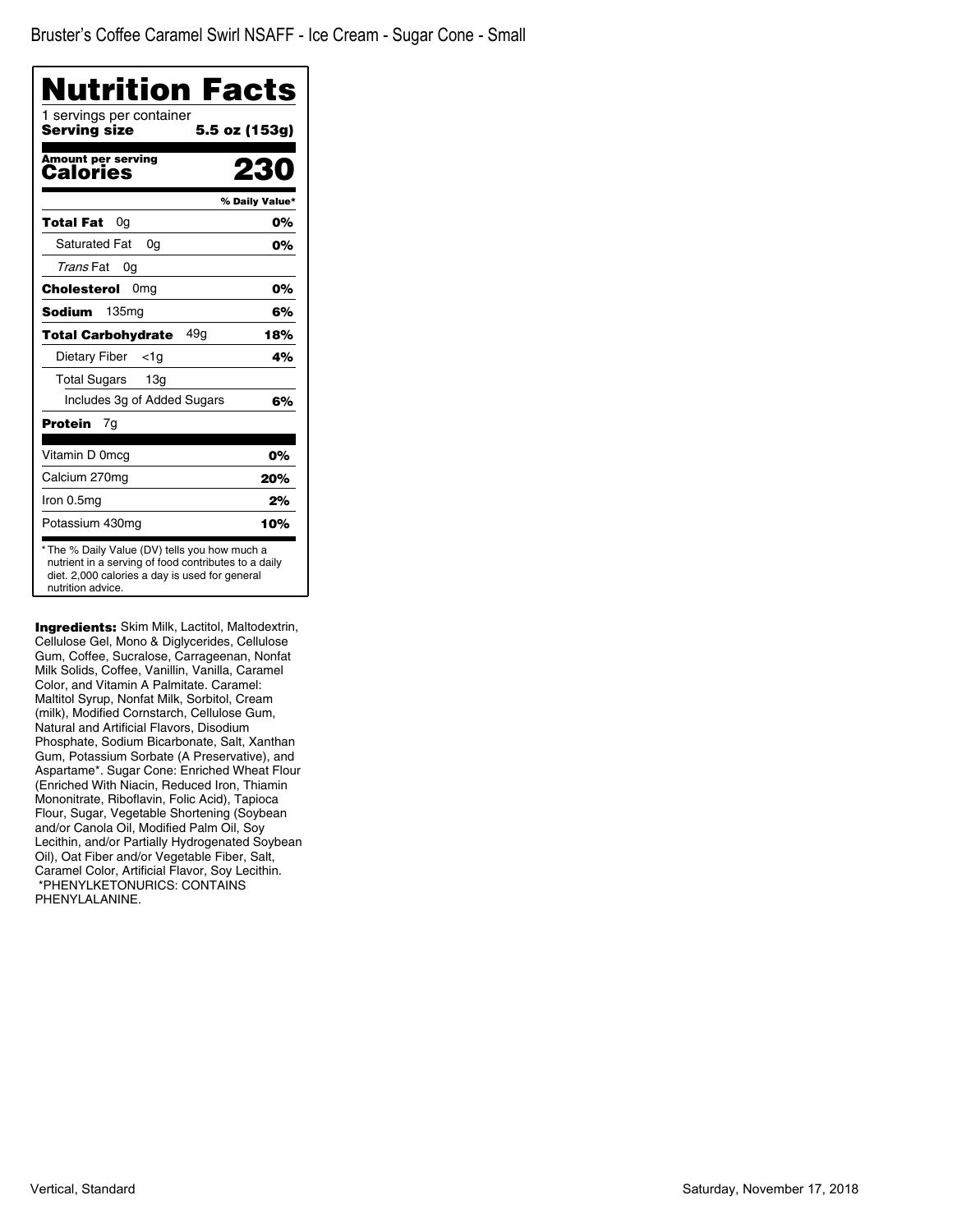| 1 servings per container<br>Serving size     |                |
|----------------------------------------------|----------------|
|                                              | 8 oz (223g)    |
| <b>Amount per serving</b><br><b>Calories</b> | 320            |
|                                              | % Daily Value* |
| Total Fat<br>0g                              | 0%             |
| <b>Saturated Fat</b><br>0a                   | 0%             |
| Trans Fat<br>0g                              |                |
| 0 <sub>mg</sub><br>Cholesterol               | 0%             |
| <b>Sodium</b><br>190 <sub>mg</sub>           | 8%             |
| 68g<br><b>Total Carbohydrate</b>             | 25%            |
| Dietary Fiber<br>$<$ 1g                      | 4%             |
| <b>Total Sugars</b><br>18g                   |                |
| Includes 3g of Added Sugars                  | 6%             |
| <b>Protein</b><br>10g                        |                |
| Vitamin D 0mcg                               | 0%             |
| Calcium 400mg                                | 30%            |
| Iron 0.6mg                                   | 4%             |
| Potassium 630mg                              | 15%            |

Ingredients: Skim Milk, Lactitol, Maltodextrin, Cellulose Gel, Mono & Diglycerides, Cellulose Gum, Coffee, Sucralose, Carrageenan, Nonfat Milk Solids, Coffee, Vanillin, Vanilla, Caramel Color, and Vitamin A Palmitate. Caramel: Maltitol Syrup, Nonfat Milk, Sorbitol, Cream (milk), Modified Cornstarch, Cellulose Gum, Natural and Artificial Flavors, Disodium Phosphate, Sodium Bicarbonate, Salt, Xanthan Gum, Potassium Sorbate (A Preservative), and Aspartame\*. Sugar Cone: Enriched Wheat Flour (Enriched With Niacin, Reduced Iron, Thiamin Mononitrate, Riboflavin, Folic Acid), Tapioca Flour, Sugar, Vegetable Shortening (Soybean and/or Canola Oil, Modified Palm Oil, Soy Lecithin, and/or Partially Hydrogenated Soybean Oil), Oat Fiber and/or Vegetable Fiber, Salt, Caramel Color, Artificial Flavor, Soy Lecithin. \*PHENYLKETONURICS: CONTAINS PHENYLALANINE.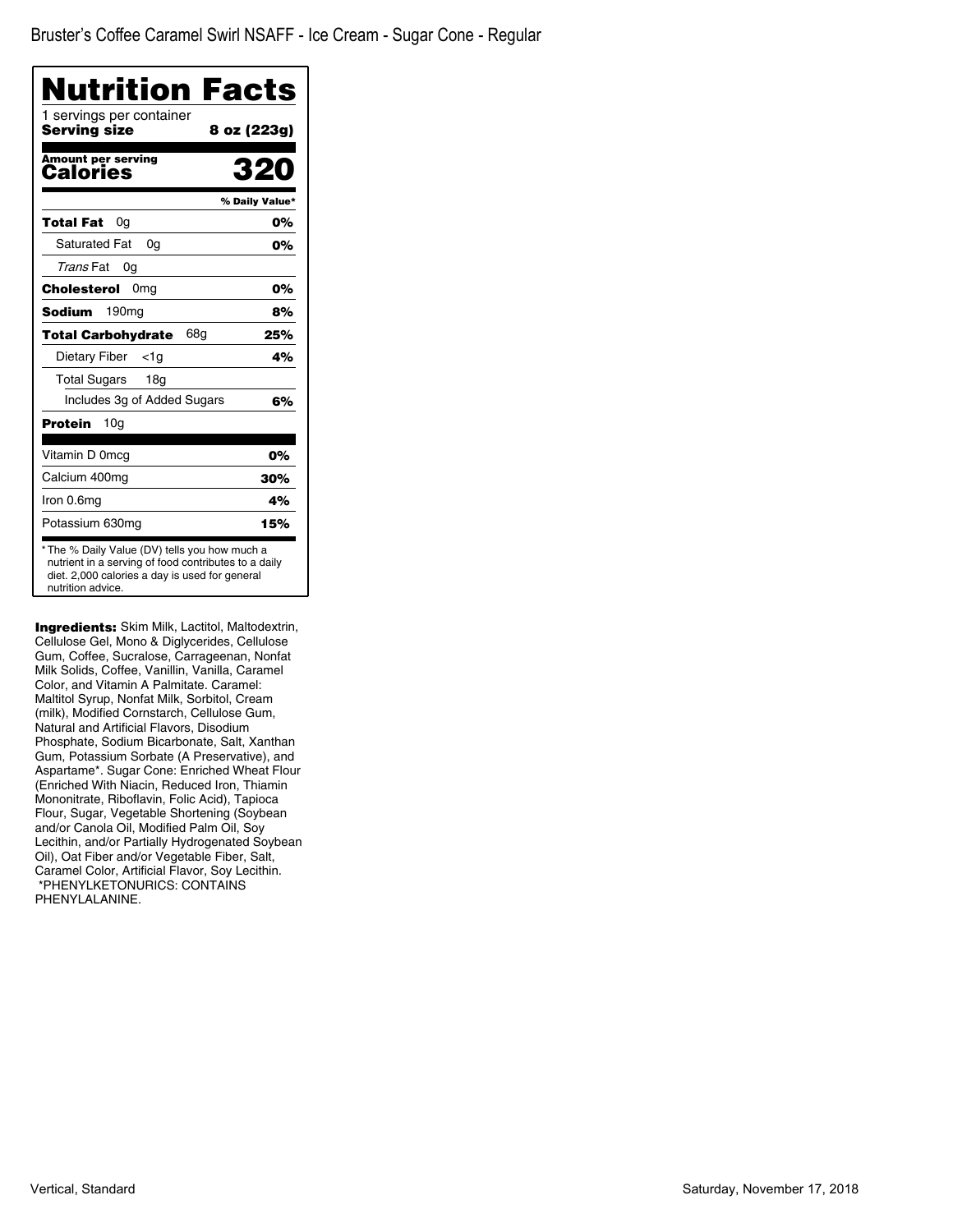| Nutrition Facts<br>1 servings per container |                |
|---------------------------------------------|----------------|
| Serving size                                | 10.5 oz (293g) |
| <b>Amount per serving</b><br>Calories       | 410            |
|                                             | % Daily Value* |
| Total Fat<br>0a                             | 0%             |
| <b>Saturated Fat</b><br>0a                  | 0%             |
| Trans Fat<br>0g                             |                |
| Cholesterol<br>0 <sub>mg</sub>              | 0%             |
| Sodium<br>250 <sub>mg</sub>                 | 11%            |
| 87g<br><b>Total Carbohydrate</b>            | 32%            |
| Dietary Fiber<br>1g                         | 4%             |
| Total Sugars 23g                            |                |
| Includes 3g of Added Sugars                 | 6%             |
| Protein<br>14a                              |                |
| Vitamin D 0mcg                              | 0%             |
| Calcium 520mg                               | 40%            |
| Iron 0.7mg                                  | 4%             |
| Potassium 830mg                             | 20%            |

**Ingredients:** Skim Milk, Lactitol, Maltodextrin, Cellulose Gel, Mono & Diglycerides, Cellulose Gum, Coffee, Sucralose, Carrageenan, Nonfat Milk Solids, Coffee, Vanillin, Vanilla, Caramel Color, and Vitamin A Palmitate. Caramel: Maltitol Syrup, Nonfat Milk, Sorbitol, Cream (milk), Modified Cornstarch, Cellulose Gum, Natural and Artificial Flavors, Disodium Phosphate, Sodium Bicarbonate, Salt, Xanthan Gum, Potassium Sorbate (A Preservative), and Aspartame\*. Sugar Cone: Enriched Wheat Flour (Enriched With Niacin, Reduced Iron, Thiamin Mononitrate, Riboflavin, Folic Acid), Tapioca Flour, Sugar, Vegetable Shortening (Soybean and/or Canola Oil, Modified Palm Oil, Soy Lecithin, and/or Partially Hydrogenated Soybean Oil), Oat Fiber and/or Vegetable Fiber, Salt, Caramel Color, Artificial Flavor, Soy Lecithin. \*PHENYLKETONURICS: CONTAINS PHENYLALANINE.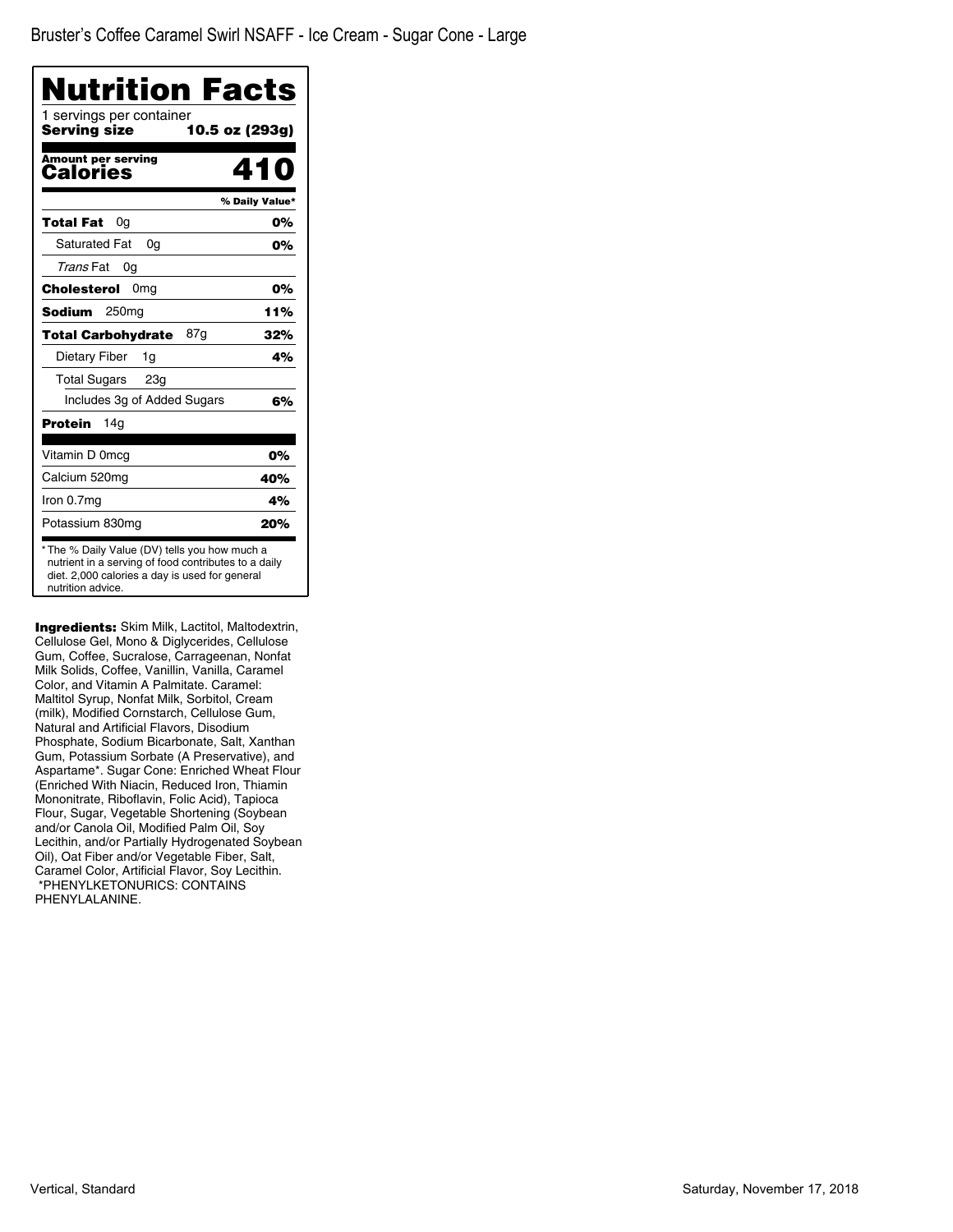| Nutrition Facts                          |                |
|------------------------------------------|----------------|
| 1 servings per container<br>Serving size | 3.6 oz (100g)  |
| <b>Amount per serving</b><br>Calories    |                |
|                                          | % Daily Value* |
| Total Fat<br>Зg                          | 4%             |
| <b>Saturated Fat</b><br>1g               | 5%             |
| Trans Fat<br>0g                          |                |
| 10mg<br>Cholesterol                      | 3%             |
| Sodium<br>60 <sub>mq</sub>               | 3%             |
| 42a<br><b>Total Carbohydrate</b>         | 15%            |
| Dietary Fiber<br>0g                      | 0%             |
| <b>Total Sugars</b><br>15 <sub>q</sub>   |                |
| Includes 10g of Added Sugars             | 20%            |
| Protein<br>5g                            |                |
| Vitamin D 0mcg                           | 0%             |
| Calcium 120mg                            | 10%            |
| Iron 0.6mg                               | 4%             |
| Potassium 200mg                          | 4%             |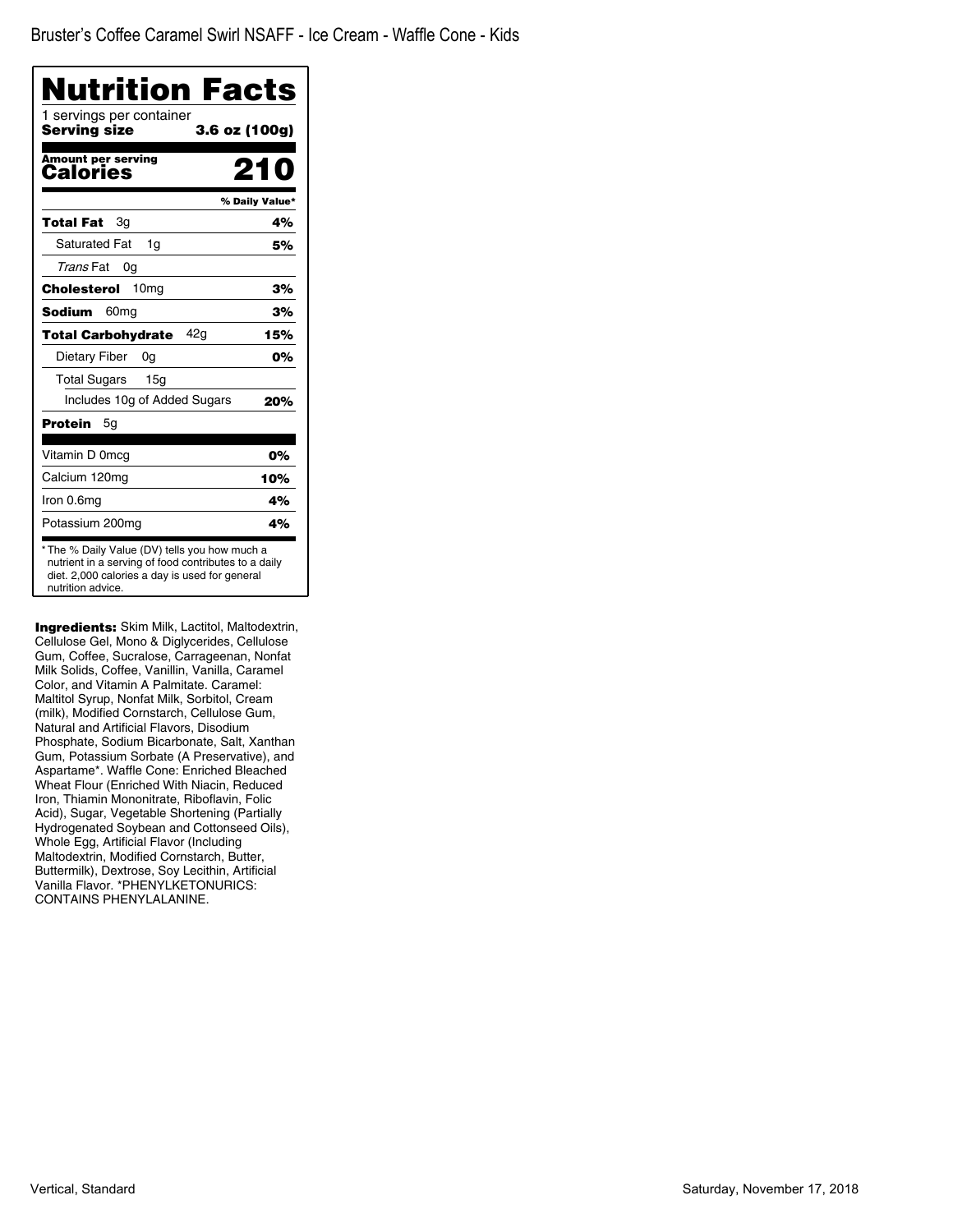| Nutrition Facts                          |                |
|------------------------------------------|----------------|
| 1 servings per container<br>Serving size | 6.1 oz (170g)  |
| <b>Amount per serving</b><br>Calories    | RN             |
|                                          | % Daily Value* |
| 3.5 <sub>q</sub><br>Total Fat            | 4%             |
| <b>Saturated Fat</b><br>1q               | 5%             |
| Trans Fat<br>0g                          |                |
| Cholesterol<br>10 <sub>mq</sub>          | 3%             |
| 115 <sub>mg</sub><br><b>Sodium</b>       | 5%             |
| 60g<br>Total Carbohydrate                | 22%            |
| Dietary Fiber<br><1a                     | 4%             |
| <b>Total Sugars</b><br>20 <sub>g</sub>   |                |
| Includes 10g of Added Sugars             | 20%            |
| Protein<br>8g                            |                |
| Vitamin D 0mcg                           | 0%             |
| Calcium 250mg                            | 20%            |
| Iron 0.7mg                               | 4%             |
| Potassium 410mg                          | 8%             |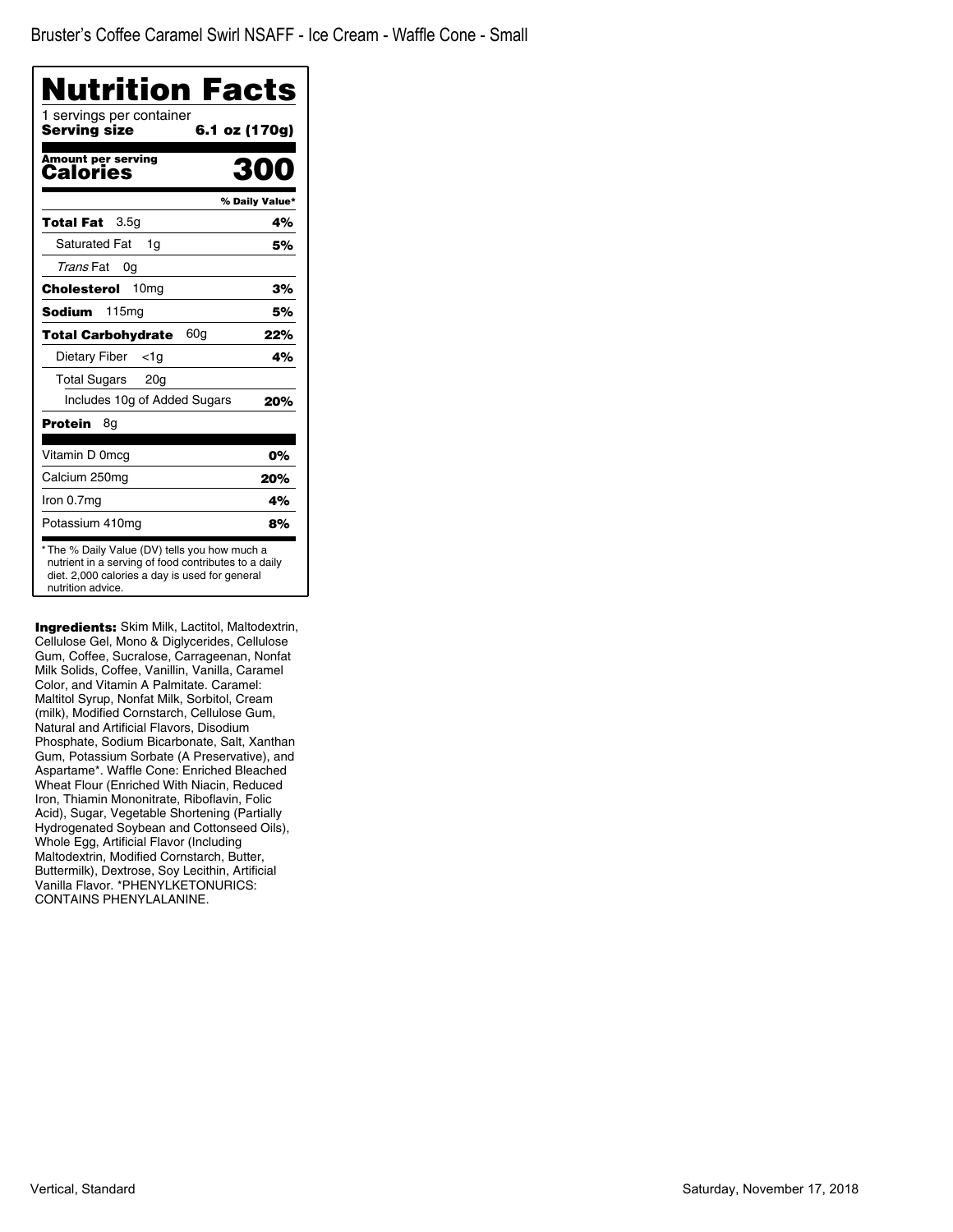| Nutrition Facts                          |                |
|------------------------------------------|----------------|
| 1 servings per container<br>Serving size | 8.6 oz (240g)  |
| <b>Amount per serving</b><br>Calories    | 390            |
|                                          | % Daily Value* |
| 3.5g<br>Total Fat                        | 4%             |
| <b>Saturated Fat</b><br>1q               | 5%             |
| Trans Fat<br>0g                          |                |
| 10 <sub>mg</sub><br>Cholesterol          | 3%             |
| <b>Sodium</b><br>170 <sub>mg</sub>       | 7%             |
| 79g<br><b>Total Carbohydrate</b>         | 29%            |
| Dietary Fiber<br><1a                     | 4%             |
| <b>Total Sugars</b><br>25g               |                |
| Includes 10g of Added Sugars             | 20%            |
| Protein<br>11g                           |                |
| Vitamin D 0mcg                           | 0%             |
| Calcium 380mg                            | 30%            |
| Iron 0.8mg                               | 4%             |
| Potassium 610mg                          | 15%            |